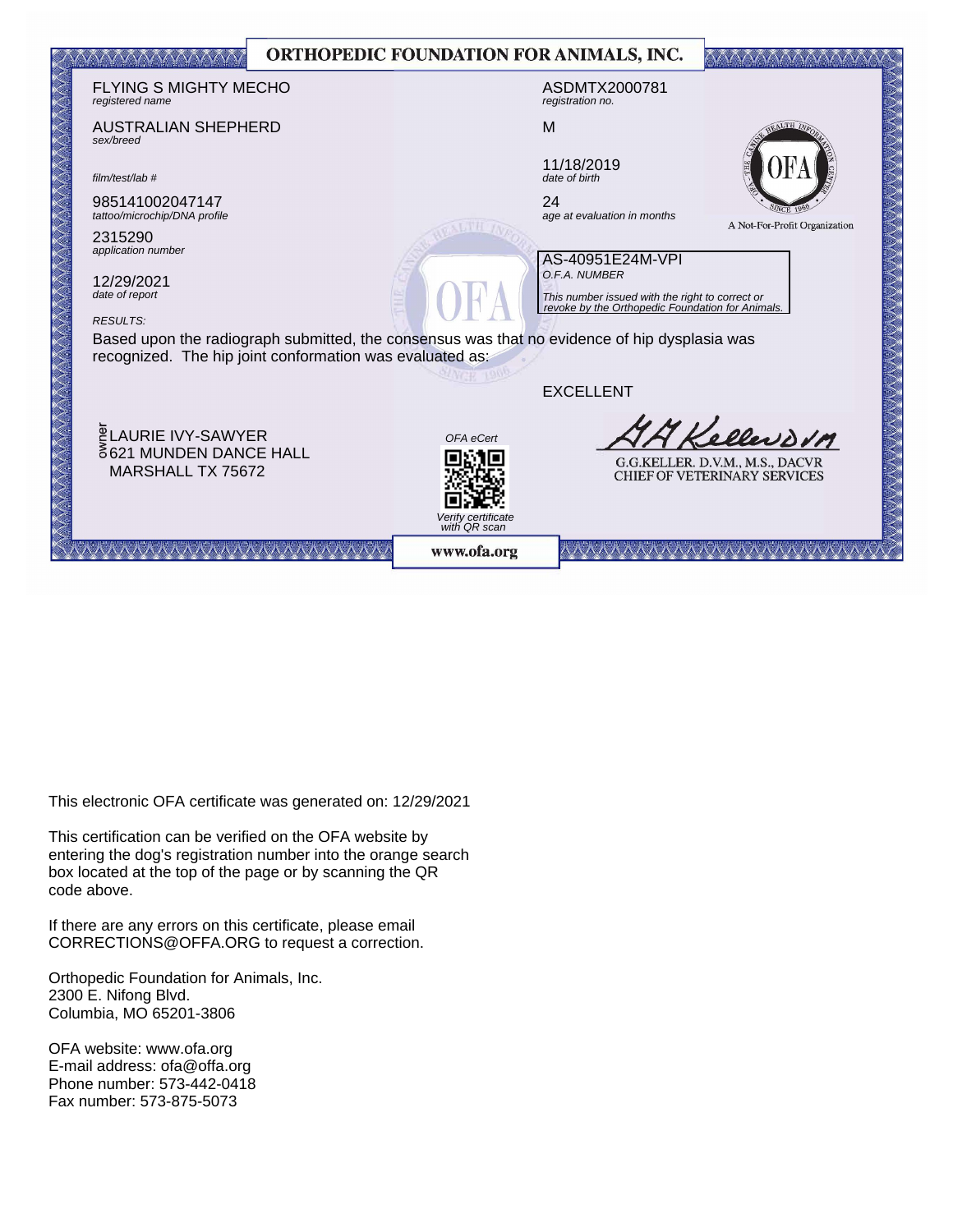

This electronic OFA certificate was generated on: 12/29/2021

This certification can be verified on the OFA website by box located at the top of the page or by scanning the QR code above. entering the dog's registration number into the orange search

If there are any errors on this certificate, please email  $CORRECTIONS@OFFA.ORG$  to request a correction.

Phone number: 573-442-0418 Orthopedic Foundation for Animals, Inc. 2300 E. Nifong Blvd. Columbia, MO 65201-3806

OFA website: www.ofa.org E-mail address: ofa@offa.org Phone number: 573-442-0418 Fax number: 573-875-5073